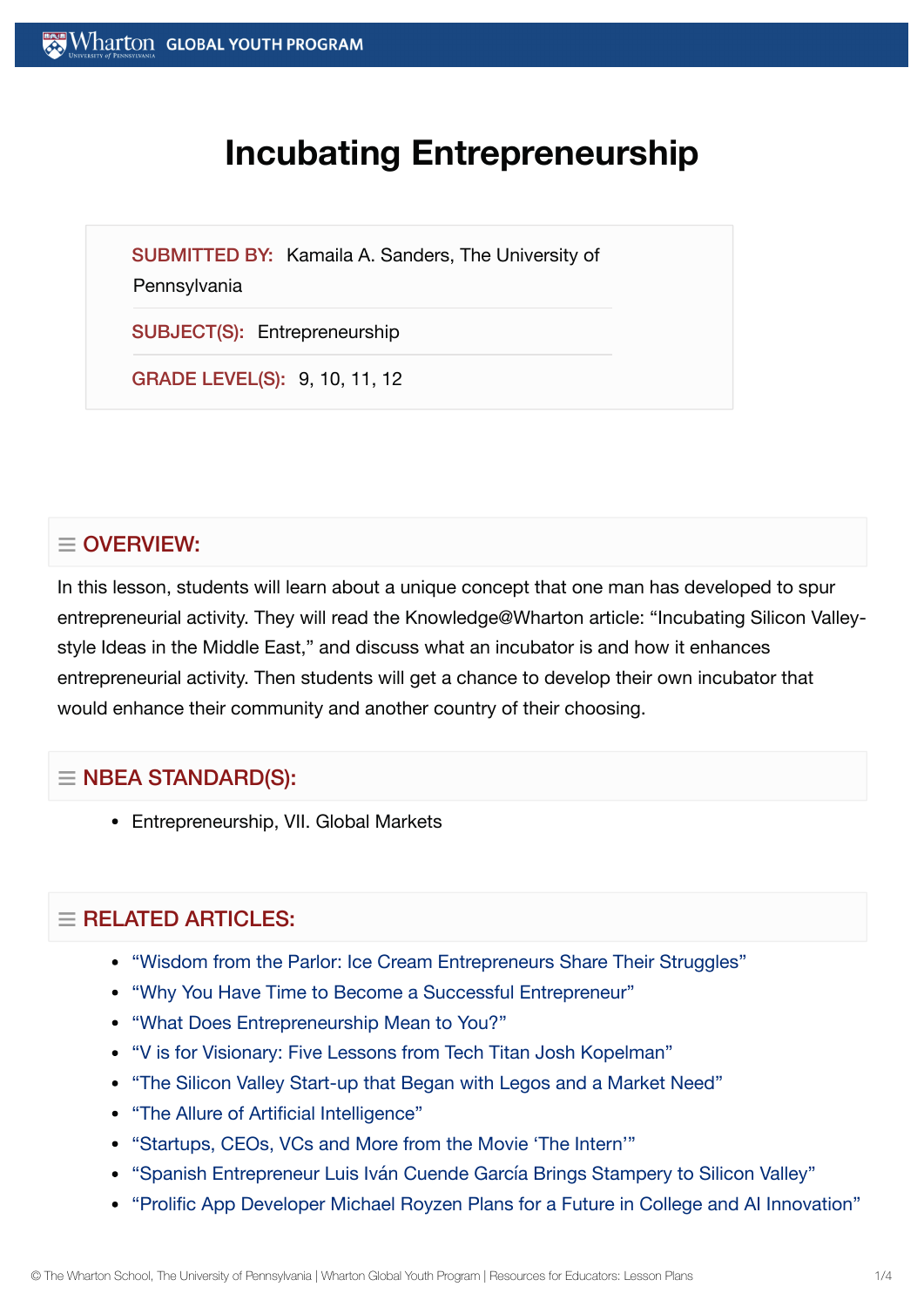## $\mathbb{R}$  Wharton Global Youth Program

- "Mark [Cuban's 'Mini-Me'](https://globalyouth.wharton.upenn.edu/articles/mark-cuban-mini-me-on-work-with-an-investor/) on What It's Like to Work with an Investor"
- "How 'Shocking' [Moments Enabled](https://globalyouth.wharton.upenn.edu/articles/shocking-moments-enabled-todays-entrepreneurs/) Today's Space Entrepreneurs"
- "Holiday Book Club: A Roadmap for Aspiring [Entrepreneurs"](https://globalyouth.wharton.upenn.edu/articles/holiday-book-club-roadmap-aspiring-entrepreneurs/)
- "Future of the Business World: Two Innovators Take Us Inside the [Entrepreneurship](https://globalyouth.wharton.upenn.edu/articles/two-innovators-inside-entrepreneurship-journey/) Journey"
- "Enterprising Easter Bunnies Share Lessons in [Entrepreneurship"](https://globalyouth.wharton.upenn.edu/articles/enterprising-easter-bunnies/)
- ["Business News Flash:](https://globalyouth.wharton.upenn.edu/articles/business-news-flash-unicorns-exist/) Unicorns Do Exist!"
- "Aspiring [Entrepreneurs Take](https://globalyouth.wharton.upenn.edu/articles/aspiring-entrepreneurs-take-note-4-tips-venture-capitalist-investor/) Note: 4 Tips from a Venture Capitalist Investor"
- "A World Where 'AI Is Going To Get into [Everything'"](https://globalyouth.wharton.upenn.edu/articles/teen-app-developer-embraces-world-ai-going-get-everything/)
- "5 Questions for Amber Yang, Master of the 'Space [Debris Apocalypse'"](https://globalyouth.wharton.upenn.edu/articles/5-questions-amber-yang-master-space-debris-apocalypse/)

**Common Core Standard(s):** Collaboration and comprehension.

**Objectives/Purposes:** Students will learn how to incubate entrepreneurial activity and how to apply this concept to global and especially developing markets.

**Knowledge@Wharton Article:** "Incubating Silicon [Valley-style](http://knowledge.wharton.upenn.edu/arabic/article.cfm?articleid=2578) Ideas in the Middle East"

#### **Other Resources/Materials:**

- Butcher paper
- Permanent Markers
- Crayons

### **Activity:**

1. *(5 mins)* Begin this lesson by having students reflect on the importance of developing entrepreneurship in developing countries and the underdeveloped areas of their own country. As a class, discuss potential ways an entrepreneur could do this.

2. *(15 mins)* Have students read the article: "Incubating Silicon Valley-style Ideas in the Middle East" with a partner, and ask them to discuss the following questions:

- What is a Plug and Play Tech Center?
	- Plug and Play is among a growing number of tech-oriented incubators  $-$  or accelerators — including The Founder Institute, Y Combinator and Hacker Dojo, that help cultivate innovative enterprises.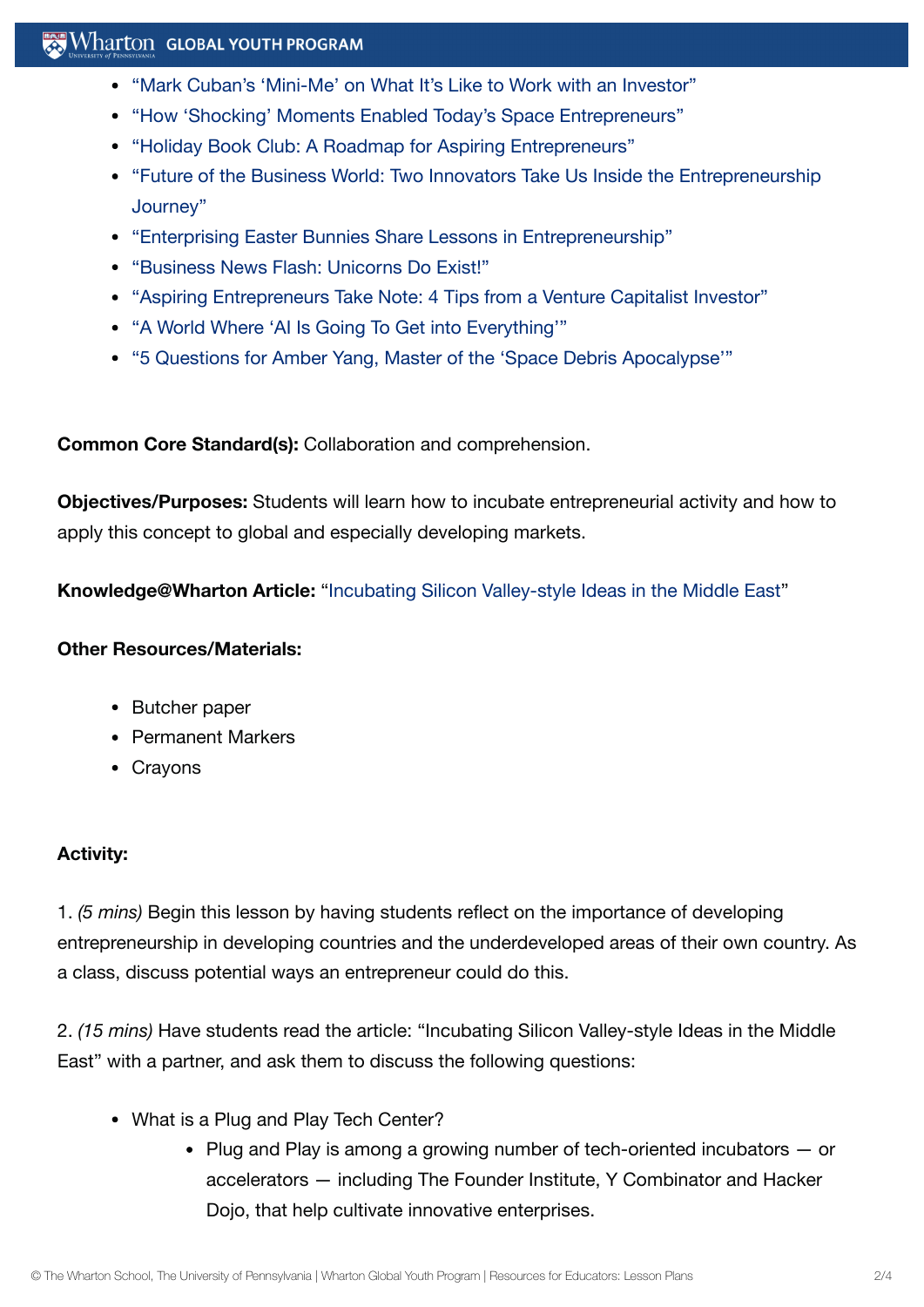- What is the function of incubators? What is their return?
	- The incubators take over the "grunt work" from entrepreneurs so they can focus on building products," says Vivek Mehra, a venture capitalist at August Capital in Menlo Park, California, who co-founded Cobalt Networks in 1996. In return, incubators often demand as much as a 70% stake in the start-up.
	- "We can have more experiments and add value and see if an idea has commercial potential before paying a fixed rent and hiring dedicated administrative staff."
- Is face to face communication still important in the age of the internet?
	- "There is nothing more powerful than getting ambitious people in a room together because they inspire each other and the atmosphere is really important."
- What are some of the ways entrepreneurs can access funding?
	- With or without incubators, entrepreneurs now also have a range of funding that they can access. In the Silicon Valley lexicon, there are angel investors, super angels and traditional venture capital funds. Although there is no hardand-fast rule, angel investors usually generate between US\$25,000 and US\$250,000; super angels US\$250,000 and US\$500,000; and venture capitalists US\$500,000 and up.
- Why are these types of funding important?
	- "We feel there is an opportunity for more of a safer place to innovate [rather] than worrying about performance milestones for investors" by enabling access to funding that doesn't come with onerous covenants attached such as the conditions that might be included in a bank loan
- What are some challenges to entrepreneurship in the Middle East?
	- Middle Eastern entrepreneurs must find investors willing to try something new in a culture that favors slow change. "In America, if you fail, it's a good thing, because the perception is that the next time, you will have the experience to do it better. But in certain cultures, if you fail, you are branded a loser for the rest of your life," leaving many would-be entrepreneurs adverse to risk-taking.

After students have had a chance to discuss these questions with their partner, go over them as a class. Also, get students reactions to the concept of incubators. Do they think this is a good idea? Why or why not?

3. *(5 mins)* Show students the website for Plug and Play and take them through the *For Startups* page. This is to give them more information about how the incubator functions and will aide them in their next activity.